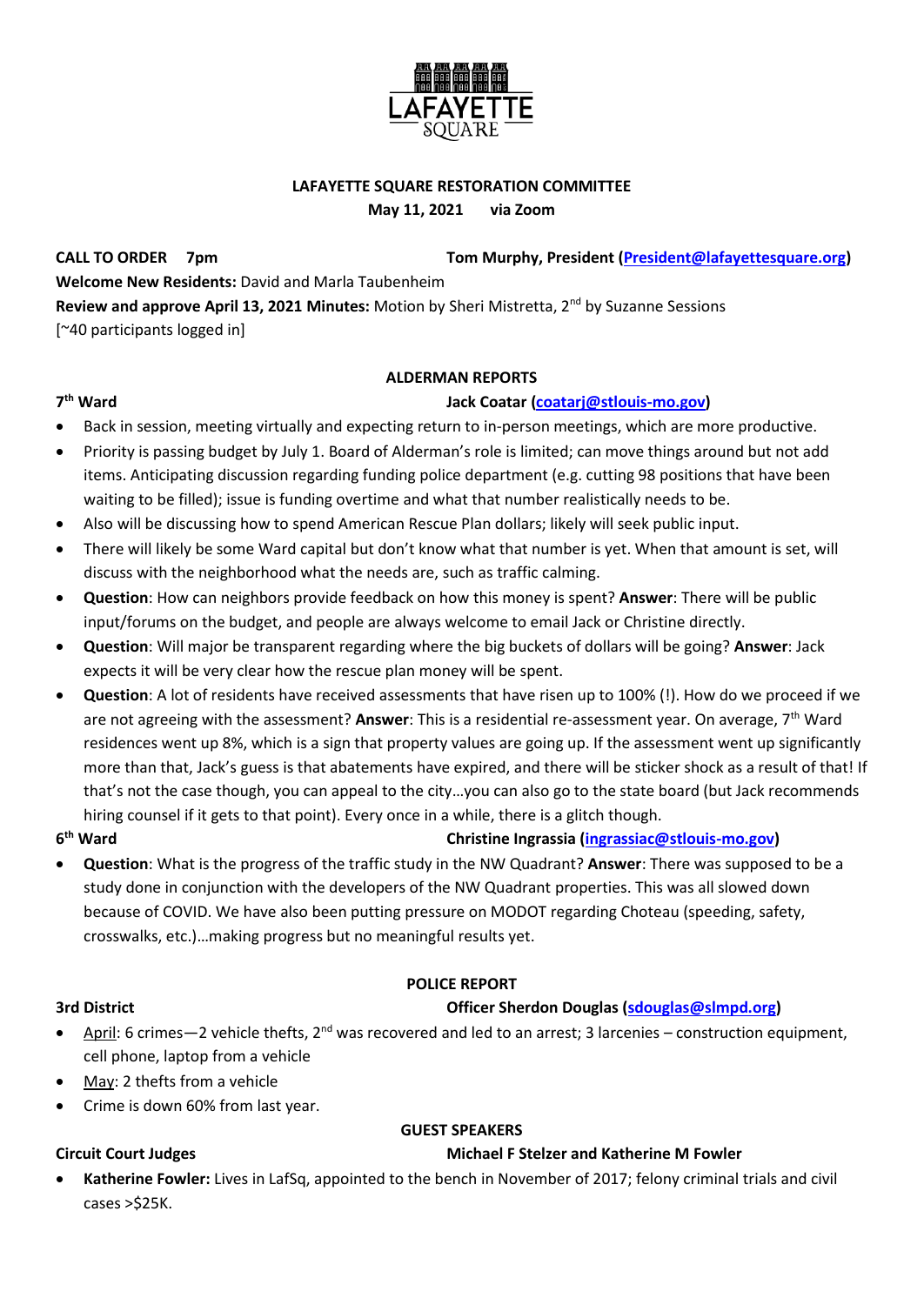- **Judge Stelzer:** Appointed in 2004 as an Associate Circuit and rotated through family, criminal, and civil courts. Has been a Circuit Judge since 2012 serving in all divisions except Juvenile. Have been presiding Judge since January. We have done a good job of continuing to stay open throughout COVID except for a period last spring when we had to shift from 95% in-person to 95% remote. We have kept dockets moving. Since March, we have started bringing jurors back in the building. We have been scheduling high-level cases 3-4 per week.
- **Question: How much of a backlog is there and what is the plan to address it? Answer (Judge Stelzer):** Last year caseload was 1800, and now its up over 1900. Total cases pending on felonies has gone up 150 total. Historically the docket has been higher than now, was at a low point when COVID started, so we feel this is a manageable load. Confident that by the end of the year we can move the cases in which suspects have been confined.
- **Question:** Please talk about the moratorium on evictions. **Answer (Judge Stelzer):** The moratorium is in place, but we do have a number of exceptions, such as if the tenant has committed a crime. The judge hears the case and may rule for the landlord in certain cases.
- **Question:** What is the impact of the plan to close the workhouse by the current budget that came out, and what is the impact on the court system? **Answer (Judge Stelzer):** The judges are not in charge of the workhouse or the city jail, but we do make decisions on conditions of release that could lead to someone being held in those places prior to trial. There is a division that handles this exclusively. We have greatly expanded our pre-trial services, using, for example, GPS. If evidence has been produced that someone is a danger to a community or the suspect has consistently failed to appear, then they need to be held. Reducing the jail population in general is [positive], but if attorneys have to start driving long distances, it could impact our docket. **Judge Fowler:** Judges have nothing to do with who goes to the workhouse, whether it should be closed or not, what the conditions are. Judges decide whether someone needs to be held prior to trial.
- **Question:** Please speak to bond decisions. **Answer (Judge Stelzer):** It is a judicial decision what the bond is set at. If defense lawyer and state agree that there is a set of conditions appropriate for release, the judge does have to sign off on it. Judge Fowler: We are honoring the Supreme Court rules and only holding people if they are a danger to a community or failing to show up for trial. **Judge Fowler:** The populations have come down considerably since moving out federal inmates. Prior to that, we had 800 detainees, and only 8 misdemeanors; those were all domestic violence charges. [Some of the information shared in the media] is simply not accurate.
- **Question**: Are landlords someone compensated during the rent moratorium. **Answer (Judge Stelzer)**: There is a lot of local, state, and federal money out there for both landlords and tenants. There is opportunity but cannot speak to individual cases.

## **NEIGHBORHOOD ORGANIZATION UPDATES**

### Lafayette Preparatory Academy **Gail Buffington**

- Last day of school for 8<sup>th</sup> grade is May 22 and rest of school on May 28.
- Uptick in traffic is because testing is happening for students, which includes virtual students coming in at different times.
- There will be activity during most of June and part of July for summer sports activities.

| Lafayette Park Conservancy (LPC) | <b>Michael Bushur</b>      |
|----------------------------------|----------------------------|
| Not present.<br>$\bullet$        |                            |
| Lafayette Square Arts Council    | Donna Korando              |
| Not present.<br>$\bullet$        |                            |
| Barr Branch (Mar/Jun/Sep/Dec)    | Tonnya Joy (tjoy@slpl.org) |

 $N/A$ 

### **NEW AND ON-GOING BUSINESS**

### **Apartment Fire in LafSq Tom Murphy**

- There was a devastating an apartment fire across from Clementine's on Monday 5/3 that displaced 3 families.
- Christina Ryan organized a donation drive that ultimately turned over to the LSRC and raised ~\$5800 from 70+ unique donors.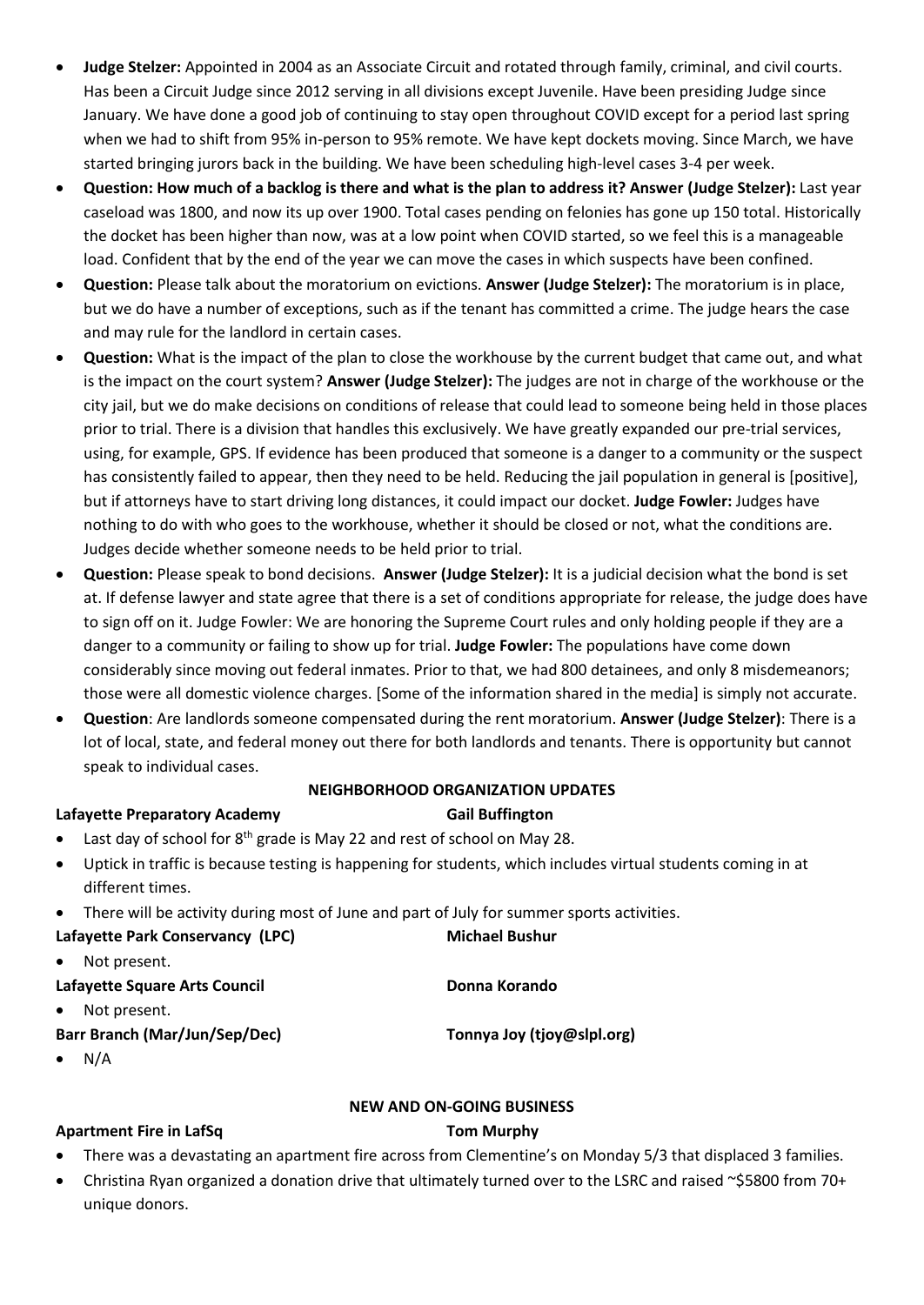• Currently at 264 Memberships

### • Everyone is doing okay and is very appreciative. They are in temporary housing. They would love to stay in the Square or as close as possible. They have been in the neighborhood for as long as decades.

- On the back end, we did get some guidance from our LSRC accountant. We hope it never happens again, but if we did need to, we would go through a 3<sup>rd</sup> party such as GoFundMe rather than fundraising through the LSRC.
- **Question**: For those that weren't aware of the fire, is there a way we can still help? **Answer**: Once the families are settled, there will be a need for material donations and gift cards. As those opportunities for needs arise, Tom will share through social media and general membership. Please share any opportunities for housing, as well. One family has 4 kids (teens and early 20s).

- **House Tour Update Jill Peckinpaugh/Suzanne Sessions**
- Virtual House Tour and in-person Garden Tour May 29-31. Everyone should have received a flier. We have been in the newspaper, on TV (Show Me STL), on radio shows…we are marketing in a different way than we ever have, as well. A LOT is online. Volunteers have been working hard to make this happen!
- Live garden tour (7 stops) is limited to 800 tickets, and there will be business vendors as well.
- **Please spread the word!** Website: [www.lafayettesquare.org/housetours](http://www.lafayettesquare.org/housetours)
- This is a deciding point on whether we are going to continue to do this…it's a LOT of work, and we need everyone to pull together.  $\circled{c}$

## **Auction Update Suzanne Sessions**

- As of today, we have  $\sim$  47 confirmed items...aiming for 51 to commemorate the 51st house tour.
- 3 Different vacations spots (Spain, Michigan, Cape Cod); wonderful services—i.e. watercolor painting services; special objects, etc.

# **Summer Farmer's Market**  Tom Murphy

• Finalizing a date with the group that provides Tower Grove and other markets. Hold the date of Friday, August 15. It will be on Park Ave between Missouri and Mississippi. There will be all kinds of food trucks and vendors (including LafSq businesses).

# **COMMITTEE REPORTS**

**Treasurer's Report (Jan/Apr/Jul/Oct) Sheri Mistretta (treasurer@lafayettesquare.org)**  $N/A$ **Business Bethany Budde** Not present. **Development Suzanne Sessions Suzanne Sessions** • We've had a change in administration at Cultural Resources, which has affected ability to get projects through to

- the Preservation Board. Back, temporarily, with Jane Cameron until new leadership. Cultural Resources is really struggling because of COVID. We haven't had any project presented to Development Committee in many months…expecting this to change soon when more things open up and more construction can happen.
- Problem Properties: [lsrcproblemproperties@gmail.com](mailto:lsrcproblemproperties@gmail.com)

- **Beautification Linda Weiner [\(linderweiner@gmail.com\)](mailto:linderweiner@gmail.com)**
- Thank you to volunteers pitching in (Brightside volunteers as well as neighbors). We still have medians on Lafayette to mulch and marigolds to plant on Park Ave. For anyone that has a public space that would like marigolds or dianthus, or anyone that would like to volunteer, please let Linda know.

## **Communications Jeff Baird (**[communications@lafayetesquare.org\)](mailto:communications@lafayetesquare.org)

- We continue to push the House Tours on social media.
- There will be a LafSq merchandise table at the House Tour with all the old merchandise that has been found in the Park House!
- There will be handout bags given out at random to in-person attendees.
- New folding chair colors coming red and dark blue.
- Be on the lookout for the first quarterly newsletter.

# **Membership Christina Ryan [\(membership@lafayettesquare.org\)](mailto:membership@lafayettesquare.org)**